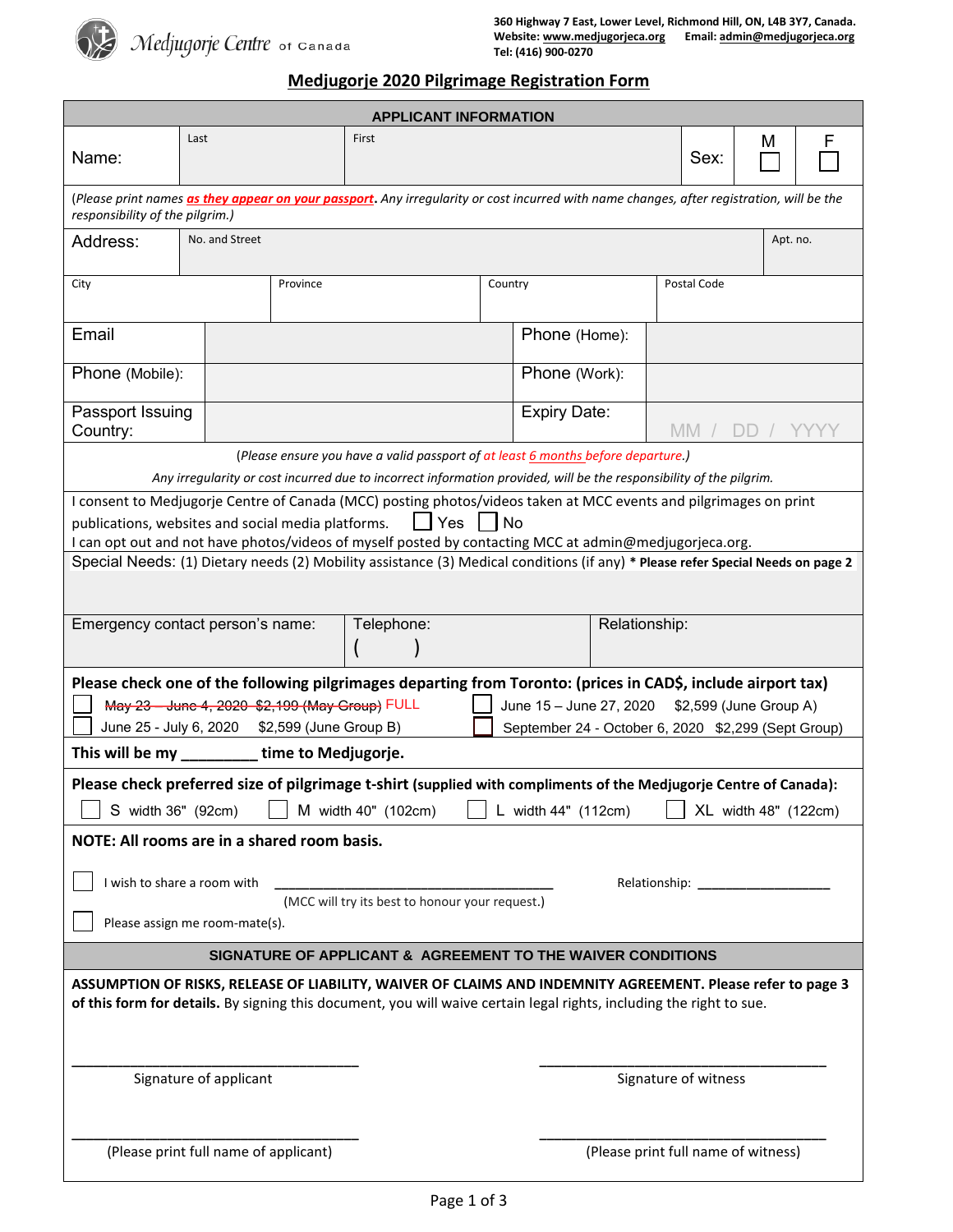#### **Full balance of payment:**

\* Full balance is payable 90 days prior to departure. For late bookings (within 90 days) full payment is due immediately.

#### **Cancellation:**

\* If cancellation is necessary, please advise MCC office immediately by email to admin@medjugorjeca.org.

#### **Cancellation charges are as follows:**

\*60 days or earlier before departure – \$300.00 per person.

\*\*Between 60 and 40 days before departure – 50% of the total cost. \*\*\*Between 40 days or less before departure – 100% of the total cost.

\* Please note that name changes are not allowed and such will be treated as cancellations.

#### **Price includes:**

- Round trip airfare, between Toronto via a European connecting city and Sarajevo or Split.
- Round trip land transfer by motor coach between the airport at Sarajevo or Split and Medjugorje.
- Accommodation in Medjugorje on **sharing room basis**.
- Request for single room accommodation is not a guarantee to be granted.
- Breakfast and dinner daily in Medjugorje.
- Land transfer to and from churches and institutes close to Medjugorje.
- Talks given by the visionaries or guest speakers when available.
- A Catholic Clergy as spiritual director.
- A local licensed English-speaking pilgrimage director.
- There may be an additional charge for transfer from Sarajevo or Split airport to Medjugore and return, if they cannot join up with the Toronto group or larger bus needed for transfer.

#### **Not included:**

Lunches, and gratuities for hotel staff, guide and bus drivers.

There may be an additional charge for transfer from Sarajevo airport to Medjugorje and return, if pilgrim cannot join up with the Toronto group or larger bus needed for transfer.

Medjugorje Centre of Canada is not liable for any airline delays, including missing connecting flights and other cause of results.

#### **Insurance:**

 Registrant understands that he/she has to arrange own travel insurance, trip cancellation insurance, if so desired, and **mandatory** medical insurance.

#### **Pilgrimage Info and Materials:**

- Distributed mostly by electronic emails.
- For request of hard copy, cost of mailing pilgrimage materials is to be paid by the requester.

#### **Deposit:**

- \$300 deposit is required at time of registration.
- Deposit is NON-REFUNDABLE and NON-TRANSFERABLE.

#### **Children travelling alone or with one parent:**

- Children under 18 years of age travelling alone need photocopy of birth certificates and a notarized letter of consent from both parents, plus a notarized letter appointing a guardian for the children on the pilgrimage.
- Travelling with one parent, children need a notarized letter of consent from the absent parent, plus photocopies of birth certificates.
- If the surnames of the children are different from the surname of the parent (the mother, for example) birth certificate papers and documents with notarized signatures must be produced to prove the relationship between the children and parent.
- A widow or widower travelling with children needs to present the death certificate of the deceased spouse.
- A divorced parent travelling with children needs to present the divorce document.

#### **\* Note on Special Needs**

(1) **Dietary needs** (food allergies, diets for diabetics, etc.) Although we cannot guarantee, we will try to accommodate each special meal request on flights as well as at hotels. Please advise us of such a request at the time of booking. We will convey your dietary requests to the kitchen staff at our residence in Medjugorje, but there are no guarantees that these needs can be met.

The Medjugorje Centre of Canada pilgrimage includes two meals per day (breakfast and dinner). In case you chose not to have a meal, there is no refund for unused meals.

(2) **Mobility assistance**. Please be advised that pilgrims have to board a coach for transfer between the airport and Medjugorje; and we will be taking the coach to our programme sites. The coach is not equipped with wheelchair ramps or lifts.

Please note that some of the destinations serviced by the Medjugorje Centre of Canada require physical fitness and some walking, sometimes up/or down the hills and at times very rough terrain. You may certainly stay behind for certain parts of the journey.

(3) **Medical conditions of those who need special assistance**. You might consider reporting any disability requiring special attention to the Medjugorje Centre of Canada at the time of registration. We keep all medical information confidential. We will make every effort to accommodate disabled passengers by reserving for them wheelchair assistance at airports and handicap accessible rooms where available. However, we cannot guarantee and are not responsible for any denial of services by carriers, hotels, restaurants, or other independent suppliers.

Please be aware that all of our pilgrimages are operated outside of Canada where the Canadian laws and regulations concerning people with disabilities may not be applicable, and facilities for disabled individuals are limited. We regret that we cannot provide individual assistance to any participant for walking, dining, while in their room, on flight, getting on and off motor coaches and other vehicles, or other personal needs.

Qualified and physically able companion(s) must accompany pilgrims who need special assistance. It is the pilgrim's responsibility to arrange for such assistance prior to making reservations.

The Medjugorje Centre of Canada is not responsible for any medical condition that occurs prior to, during, or after the pilgrimage. Additionally, airlines are not able to guarantee or provide assistance for disabled passengers, including special seating.

The Medjugorje Centre of Canada is not responsible for any cancellations, loss, delays, injury, illness, or expenses incurred due to actions made by the airlines. For any issues which arise in relation to airline service complaints and compensation should be addressed to the specific carrier.

Nursing mothers and pregnant women considering international travel are advised to evaluate potential problems associated with lengthy travel as well as the quality of medical care available at the destination and during transit. A pregnant woman is advised to be with at least one adult companion; her level of comfort may be adversely affected during the trip.